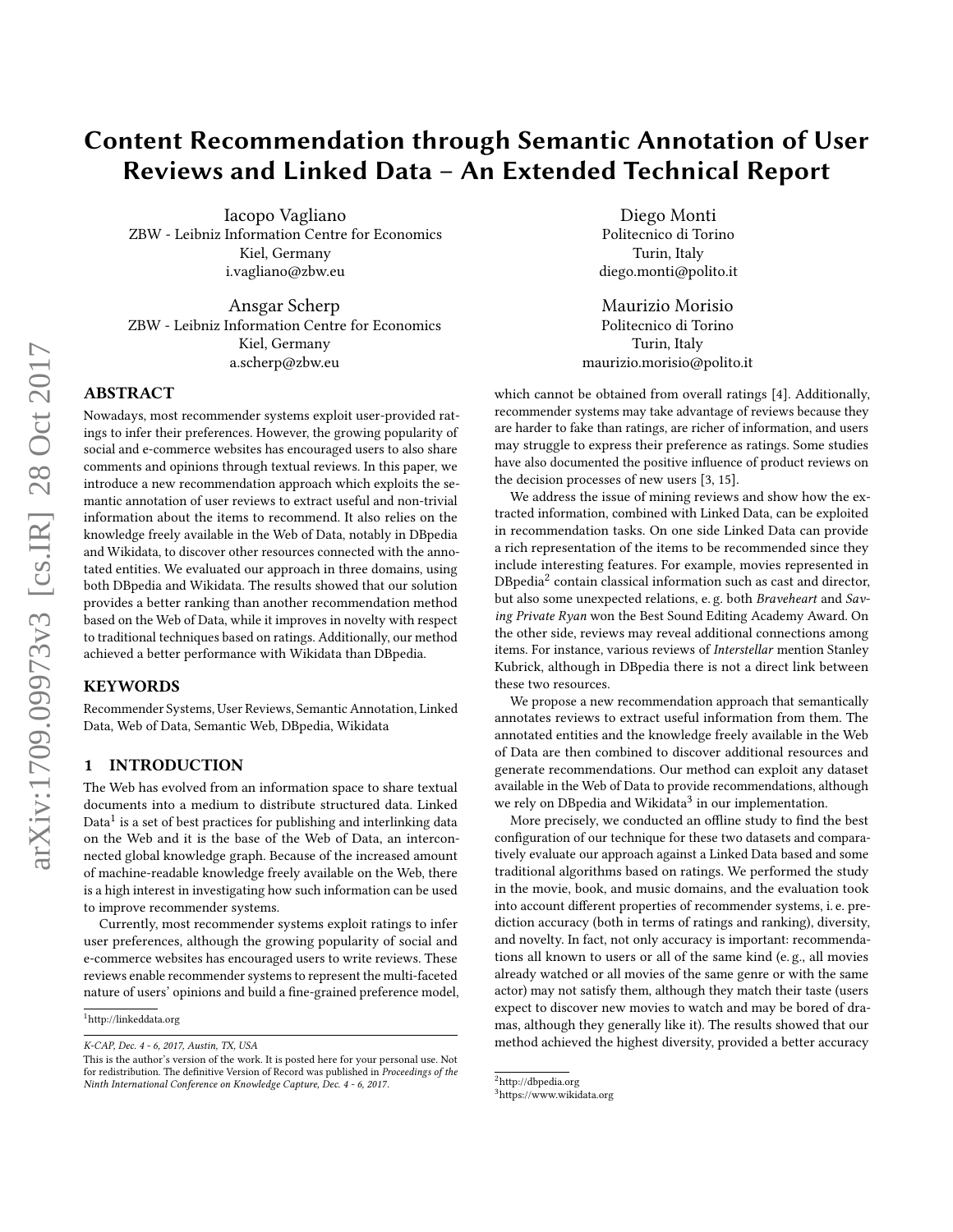than the method based on Linked Data, and increased the novelty of recommendations with respect to traditional techniques.

The contribution of this paper is threefold. Firstly, we exploit state-of-the-art semantic annotation techniques to extract, from user reviews, useful and non-trivial information about the items to recommend. The extracted entities are resources in the Web of Data; thus we can discover additional knowledge through their links. Secondly, we rely on the annotated and discovered entities to provide recommendations, taking into account their occurrence in the reviews and their relationships in the Web of Data. Thirdly, we validate our approach by evaluating its effectiveness through an offline study conducted in the movie, book, and music domains.

The remainder of this paper is organized as follows: Section [2](#page-1-0) reviews related works; Section [3](#page-1-1) presents our approach; Section [4](#page-4-0) describes the evaluation method, while Section [5](#page-4-1) shows the obtained results and Section [6](#page-6-0) discusses them; Section [7](#page-8-3) provides the conclusions.

# <span id="page-1-0"></span>2 RELATED WORK

In this section, we distinguish among works that exploit user reviews for recommendation tasks and studies which discuss Linked Data based recommender systems. In the best of our knowledge, we are the first to combine the use of reviews and Linked Data.

Review-based Recommender Systems. The exploitation of user reviews in recommender systems is a well-known research topic. Some techniques try to tackle the problem of building the profile of users by analyzing their reviews, while others focus on the identification of the main features of the items to recommend, as Cheng et al. [\[4\]](#page-8-0) summarized in their survey. Different strategies have been proposed in the literature to address the latter problem. Some researchers have suggested methods able to identify the sentiment associated with the features of an item exploiting a domain-specific ontology [\[1\]](#page-8-4) or its technical description [\[27\]](#page-8-5). A common aspect of these techniques is that the possible features are already available before performing the analysis. However, there are also approaches for unsupervised extraction of product features and sentiment from reviews [\[20,](#page-8-6) [24\]](#page-8-7). Since we use Knowledge Graphs to extract and expand features from the reviews, we do not apply those unsupervised extraction techniques. Nevertheless, it may be interesting in the future to combine both approaches and first conduct an unsupervised extraction of item features and sentiment from reviews and subsequently perform an expansion via knowledge graphs.

Another possibility is to identify the main characteristics of an item with the help of natural language processing methods, without any previous knowledge of the context. For example, a popular technique considers bigrams that frequently occur in reviews and that are associated with a word expressing an emotion [\[9\]](#page-8-8). In this case, the goal of the recommender system is suggesting items with the same features of the ones liked by the target user, but with a better global sentiment. In the best of our knowledge, there is only one attempt to exploit user reviews for recommendation tasks using semantic annotation. Dzikowski et al. [\[10\]](#page-8-9) applied semantic annotation to reviews while users are editing them. Their goal was to produce annotated reviews of restaurants through Linked Data in order to generate tags to be associated with the reviewed items. In contrast, we apply semantic annotation and find related items.

Linked Data based Recommender Systems. In the past, some studies reviewed different Linked Data based recommender systems that were proposed in the literature [\[8,](#page-8-10) [11\]](#page-8-11). Typically these recommender systems consider the relationships among resources by taking into account the existing links in the Web of Data and use these relationships to measure the semantic similarity of the resources. Such relationships can be direct links or paths between the items to recommend. In the following, we summarize the main works, although none of these exploit reviews. Damljanovic et al. [\[6\]](#page-8-12) suggested domain experts in an open innovation scenario. Their approach generates recommendations by discovering related resources through hierarchical or transversal relationships in DBpedia. Passant [\[19\]](#page-8-13) presented dbrec, a music recommender system, which mainly relies on a measure named Linked Data Semantic Distance (LDSD). This measure is based on the number of direct and indirect links between two resources. Heitmann and Hayes [\[13\]](#page-8-14) also proposed a recommender system which exploited Linked Data to mitigate the new-user, new-item and sparsity problems of collaborative recommender systems. More recently, Musto et al. [\[16\]](#page-8-15) studied the impact of the knowledge available in the Web of Data on the overall performance of a graph-based recommendation algorithm. Vagliano et al. [\[26\]](#page-8-16) presented a recommendation algorithm based on Linked Data which exploits existing relationships between resources by dynamically analyzing both their categories and their explicit references to other resources. Di Noia et al. described a model-based approach to provide content-based recommendations with Linked Data [\[7\]](#page-8-17). Ostuni et al. [\[18\]](#page-8-18) defined a neighborhoodbased graph kernel for matching graph-based item representations. Di Noia et al. [\[17\]](#page-8-19) introduced SPrank, a hybrid algorithm which extracts semantic path-based features from DBpedia and computes recommendations using Learning to Rank.

# <span id="page-1-1"></span>3 APPROACH

The architecture of SemRevRec is depicted in Figure [1.](#page-2-0) The system consists of two main modules which are highlighted with different colors: semantic annotation and discovery, and recommendation. The former is responsible for feeding the recommender system with semantically annotated entities and Linked Data through the knowledge base, while the latter provides recommendations to users. Every time a new review is submitted, the system executes the semantic annotation and discovery steps and possibly adds new entities, while the recommendation process can start when the user provides an initial item. The recommendation module works online, while the semantic annotation and discovery are done offline. Initially, some reviews are annotated and the resulting entities are used to discover additional entities through Linked Data. Each of these two modules is made up of the submodules depicted, which are responsible for specific steps of the whole process: annotation, discovery, generation of recommendations, and their ranking. The storage of entities is not a step, but the corresponding database is a transversal submodule used by all the others.

SemRevRec deals with the annotated or discovered entities and the items to recommend. We consider the items a particular type of entities since SemRevRec recommends items which may be annotated or discovered entities, although an item may not appear as an entity in the system, e. g., a movie is reviewed but was never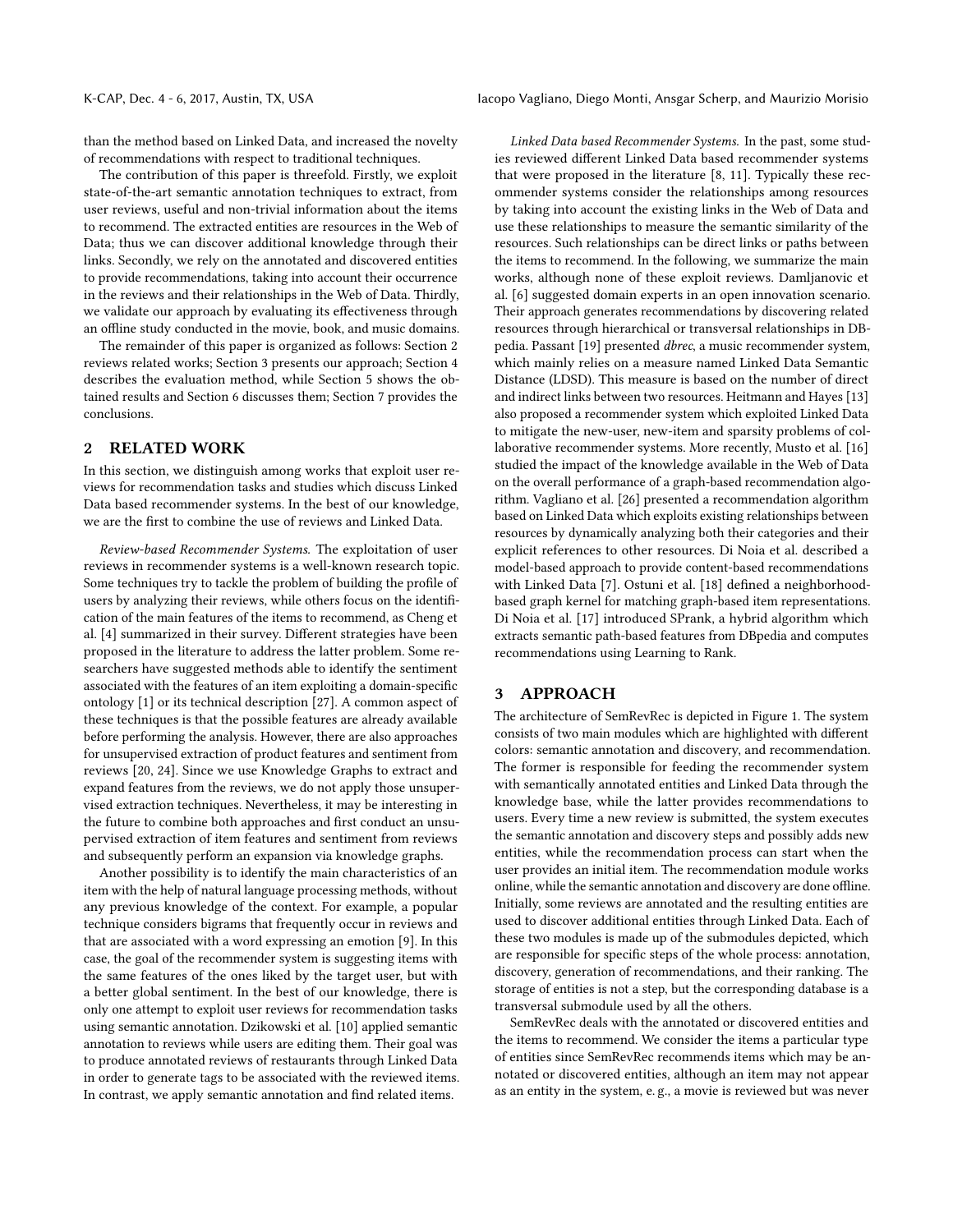<span id="page-2-0"></span>

Figure 1: SemRevRec architecture

annotated or discovered. However, this does not mean that an entity corresponding to such film does not exist in the considered knowledge base. Semantic annotation and discovery are explained in Section [3.1,](#page-2-1) while recommendation is presented in Section [3.2.](#page-3-0)

Although our approach is not bounded to a particular domain or knowledge base available in the Web of Data, in our implementation, we focus on movies, books, and music, while we rely on DBpedia and Wikidata to identify possible differences between these two knowledge bases. We chose them for annotation and discovery because they are two of the main datasets in the Web of Data, and have a vast amount of resources represented which belongs to a variety of domains. We used reviews from  $\mathrm{IMDb}^4$  $\mathrm{IMDb}^4$  for movies, LibraryThing<sup>[5](#page-2-3)</sup> for books, and Amazon<sup>[6](#page-2-4)</sup> for music.

### <span id="page-2-1"></span>3.1 Semantic Annotation and Discovery

Semantic annotation is the process of annotating textual or multimedia contents with semantic tags to add information about their meaning [\[23\]](#page-8-20). In written text, this can be done by associating a URI to the recognized entities. We considered two popular semantic annotators that rely on Wikipedia: AIDA [\[14\]](#page-8-21) and DBpedia Spotlight [\[5\]](#page-8-22). They are both capable of disambiguating entities according to the surrounding context: this is useful because users frequently write acronyms and abbreviations. We finally selected AIDA because it is more accurate according to an independent comparison [\[12\]](#page-8-23).

The module of semantic annotation and discovery analyzes the text of the reviews and stores the identified entities in a relational database. The URI of each annotated entity is associated with the URI of the reviewed item and with the occurrence of that entity in all the reviews of that item. In effect, the same entity may appear again in reviews regarding another item. AIDA is capable of identifying and disambiguating the entities mentioned in the review considering, by default, the ones available in YAGO<sup>[7](#page-2-5)</sup>.

The AIDA resources are mapped with the equivalent ones available in DBpedia exploiting the similar structure of the URIs. For example, yago-res:The\_Matrix corresponds to dbr:The\_Matrix because their URIs where generated starting from the title of the same Wikipedia article. In contrast, the mapping between DBpedia and Wikidata relies on the owl:sameAs predicate available in DBpedia. If the same entity corresponds to more than one in the other knowledge base, it is ignored in order to avoid probable inconsistencies. The same holds if there is no owl: sameAs property, although DBpedia is well linked to Wikidata. In principle, it is also possible to perform the semantic annotation phase relying on a custom knowledge base, but AIDA is provided with a precomputed database that includes all the necessary information for annotating with YAGO. In our case, since DBpedia and Wikidata are both well interlinked with YAGO, it was less time consuming computing the mapping than the information needed by the annotator for these two knowledge bases.

Finally, the types of each entity are obtained from the target knowledge base, optionally considering only a subset of them (e. g. only the DBpedia ontology types, such as dbo:Film). This is done in order to minimize the amount of information retrieved and to reduce the time required for this operation. The types are stored locally because they are not expected to change often and reading them from a relational database is more efficient than querying the original knowledge base.

Semantic annotation allows SemRevRec to exploit Linked Data for retrieving additional entities. This is possible because the annotated entities are also resources in the Web of Data. Thus, the discoverer can find resources which are related to the annotated entities in order to enable our system to recommend more items. Reviews are a source of non-trivial relations: for example, in a movie recommendation scenario, a user can mention a movie which reminds him the reviewed one because of the colors, the setting, or the atmosphere, and these features are hardly available as Linked Data. At the same time, Linked Data can enrich information coming from users. For instance, they enable the discoverer to obtain other movies in which an actor mentioned in a review played. In order to do so, the discovery can take into account various properties, from more traditional, such as the genre, the director, or the actors of the movie reviewed, to more unexpected ones, such as other movies shot in the same country.

Given the annotated entities, the discoverer retrieves from the knowledge base other relevant entities through SPARQL queries. It relies on some properties which can be configured and depend on the domain and on the dataset considered. The discovery is not bounded to a particular knowledge base or domain. On the contrary, this approach is fairly general since it relies only on RDF and

<span id="page-2-2"></span><sup>4</sup><http://www.imdb.com>

<span id="page-2-3"></span><sup>5</sup><https://www.librarything.com>

<span id="page-2-4"></span><sup>6</sup><https://www.amazon.com>

<span id="page-2-5"></span> $7\,\mathrm{http://www.yago-knowledge.org}$  $7\,\mathrm{http://www.yago-knowledge.org}$  $7\,\mathrm{http://www.yago-knowledge.org}$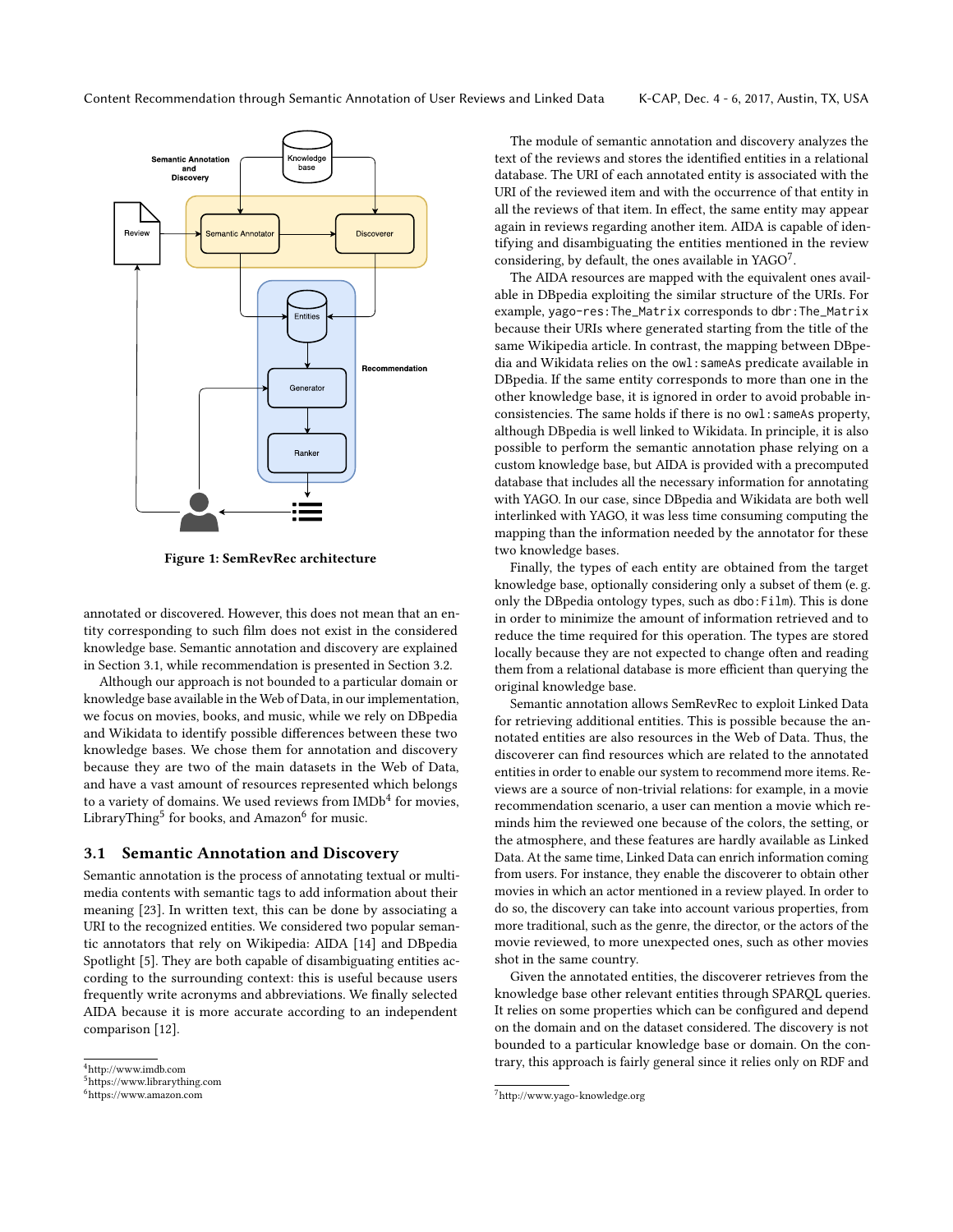Table 1: Properties considered for discovery

| Domain      | DBpedia         | Wikidata    |
|-------------|-----------------|-------------|
| Movie       | dbo:starring    | $wdt:$ P161 |
| Movie       | $dho:$ director | wdt:P57     |
| <b>Book</b> | dbo:author      | $wdt:$ P50  |
| Music       | dbo:artist      | $wdt:$ P175 |
| Music       | dbo:writer      | wdt: P676   |

SPARQL. In our implementation, we considered DBpedia and Wikidata, and we focused on movie, book, and music recommendations. Table [1](#page-3-1) summarizes the properties that we selected for discovering further items to recommend starting from the entities available in the reviews.

More specifically, the discoverer reads the annotated entities stored during the semantic annotation phase. The discoverer is able to obtain all the resources which have the given entities as an object of the selected properties. For example, in the movie domain, we selected dbo:starring and dbo:director in the case of DBpedia because most of the annotated properties, when not movies, were actors and directors. This allows the system to discover other movies from the same director or actor named in a given review. Sometimes directors or actors not involved in the movie were also mentioned for comparison. The discoverer can retrieve other movies from these entities, which are relevant for the user who wrote the review, thus can also be of interest for other users. Similarly to movies, we selected dbo:author for books as well as dbo:artist and dbo:writer for music because most of the annotated entities were authors, artists or writers when not books and songs, respectively. It is possible to exploit both direct and inverse properties in the discovery.

The discoverer stores the discovered entities in a relational database for efficiency reasons. The URI of each discovered entity is associated with the URI of the annotated entity through which it was discovered, and, optionally, with the LDSD measure [\[19\]](#page-8-13) between them. This measure is inversely proportional to the number of links between two resources: more links result in a lower distance. Each discovered entity may be found through more than a single annotated entity. The LDSD can be exploited in the ranking phase, which is described in Section [3.3.](#page-3-2) However, since its computation is expensive due to the various SPARQL queries involved, it may be optionally skipped to speed up the discovery step. Obviously, in this case, the LDSD measure does not contribute to the ranking.

#### <span id="page-3-0"></span>3.2 Recommendation

The recommendation process consists of two main steps: the generation of the candidate recommendations and their ranking. Given an initial item, SemRevRec retrieves all the entities which are related to the initial item and then ranks them.

Firstly, the system selects the annotated entities which were mentioned in the reviews of the initial item. Afterwards, it obtains the entities which mention the initial item, i. e., entities whose reviews generated an annotated entity that corresponds to the initial item. For example, if the initial item is Interstellar and a review of 2001: A Space Odyssey mention Interstellar, then 2001: A Space Odyssey

<span id="page-3-1"></span>K-CAP, Dec. 4 - 6, 2017, Austin, TX, USA Iacopo Vagliano, Diego Monti, Ansgar Scherp, and Maurizio Morisio

is considered as a candidate recommendation. Then, SemRevRec optionally retrieves the discovered entities. They may include entities discovered through the initial item. For instance, if the initial item is Interstellar and The Dark Knight was previously discovered because both these movies have been directed by Christopher Nolan, The Dark Knight is selected. The same holds if Interstellar was discovered from The Dark Knight, i. e., Christopher Nolan was annotated in the reviews of the latter. Similarly, the entities discovered through other entities which were annotated in the reviews of the initial item are relevant. For example, if Interstellar is the initial item, Stanley Kubrick was annotated in one of its reviews, and 2001: A Space Odyssey was discovered through Stanley Kubrick, then 2001: A Space Odyssey is a candidate recommendation. It is possible to configure the generator to include in the candidate recommendations the discovered entities or not. It is also possible to specify the minimum occurrence required for entities to be included in the candidate recommendation set, which is expressed as a percentage of the maximum occurrence of entities in the reviews of the item considered.

#### <span id="page-3-2"></span>3.3 Ranking Functions

Finally, SemRevRec ranks the candidate recommendations. We defined three different ranking functions. The first is presented in Equation [1](#page-3-3) and takes into account only the occurrence  $occur(i)$  of the entities available in the reviews.  $occur(i)$  is equal to the number of reviews of an initial item  $i_{in}$  where an entity  $i$  is annotated, plus the number of reviews of  $i$  where  $i_{in}$  is annotated (if any). However, the entity i can be annotated or discovered. For the latter, the occurrence of the entity through which it was discovered is used. The  $\alpha$  coefficient is 1 if i is an annotated entity. Otherwise, it can be configured to a custom value (the default is <sup>0</sup>.5) to weight the contribution of a discovered entity to the ranking. To obtain a value between 0 and 1, R1 is normalized to the maximum occurrence of entities j which belong to the candidate recommendation set CR.

<span id="page-3-3"></span>
$$
R1(i) = \frac{\alpha \cdot \text{occur}(i, i_{in})}{\max_{j \in CR}(\text{occur}(j, i_{in}))}
$$
(1)

The second ranking function (Equation [2\)](#page-3-4) also considers the LDSD measure between each discovered entity and the entity through which it was discovered. This avoids assigning the same value to all the entities discovered through the same annotated entity as R1 does. As for R1, the entity i can be annotated or discovered. The  $\beta$  coefficient is 1 if i is an annotated entity, 0.5 otherwise. The  $\gamma$  coefficient is 0.5 for discovered entities, 0 otherwise. In this way, R2 returns a number between 0 and 1, which is equal to R1 for the annotated entities, while, for the discovered entities, it is the average of R1 and  $LDSD(i, i<sub>o</sub>)$ , where  $i<sub>o</sub>$  is the entity through which i was discovered.

<span id="page-3-4"></span>
$$
R2(i) = \beta \cdot R1(i) + \gamma \cdot (1 - LDSD(i, i_o))
$$
 (2)

The third ranking function (Equation [3\)](#page-3-5) considers the LDSD measure between an entity  $i$  and the initial item  $i_{in}$ . The coefficients  $\eta$  and  $\kappa$  can be set to custom values and they allow the ranker to weight differently the contribution of the occurrence in the review (given by R2) and Linked Data (through the LDSD measure).

<span id="page-3-5"></span>
$$
R3(i) = \eta \cdot R2(i) + \kappa \cdot (1 - LDSD(i, i_{in}))
$$
\n(3)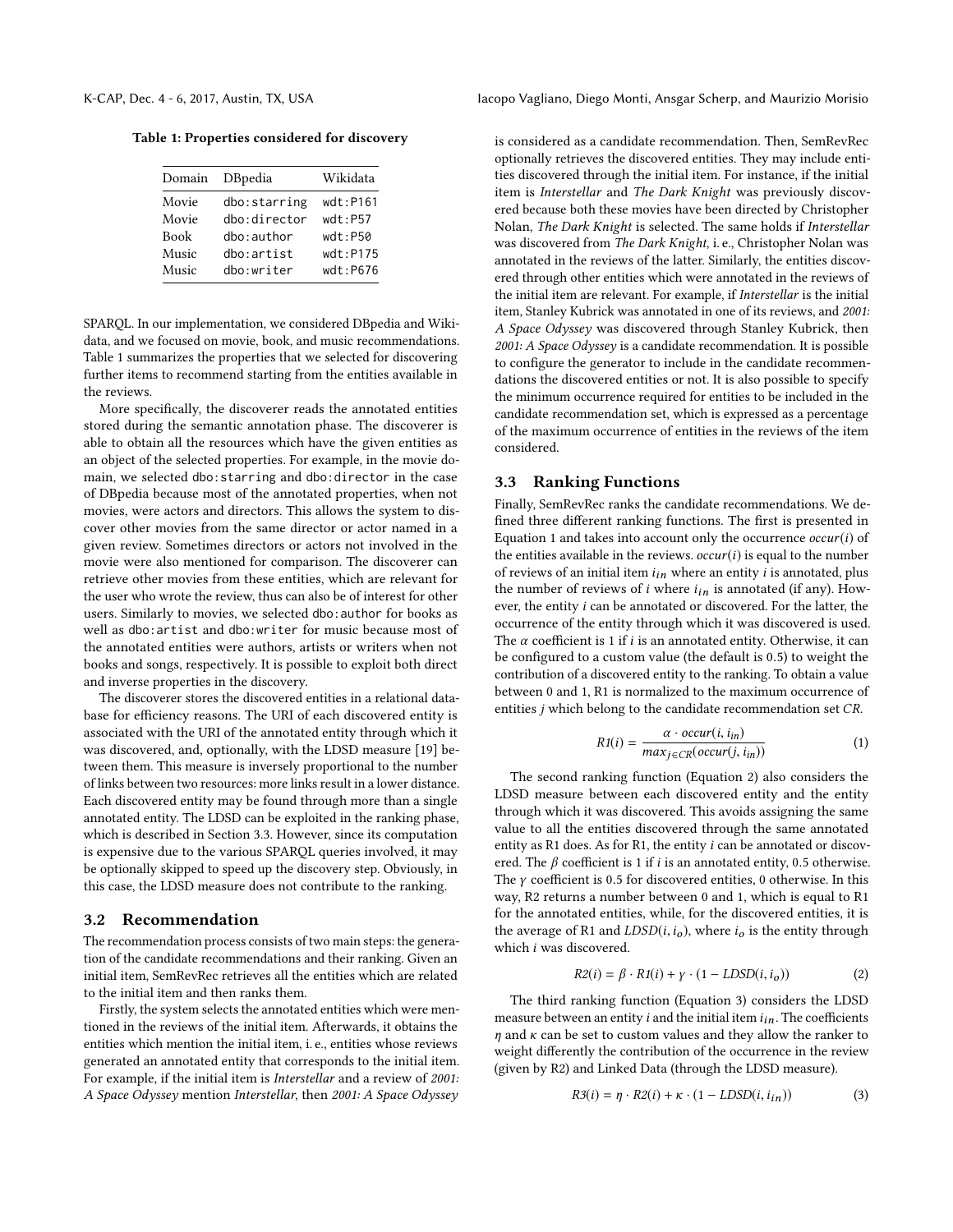Table 2: Datasets and reviews statistics

<span id="page-4-5"></span>

|                   | Movie     | Book      | Music   |
|-------------------|-----------|-----------|---------|
| Users             | 6,040     | 7.279     | 1,892   |
| Items             | 3,706     | 37,232    | 17,632  |
| Ratings           | 1,000,209 | 2.056.487 | 92.834  |
| Reviews           | 559,858   | 363,791   | 669,978 |
| Distinct entities | 107,468   | 77,120    | 70,762  |
| Total entities    | 574,435   | 303,705   | 296,777 |

LDSD measures between discovered entities and the entities through which they were discovered need to be precomputed at discovery time (see Section [3.1\)](#page-2-1) to enable SemRevRec to exploit R2, LDSD measures between entities in CR and the initial item need to be computed while ranking. In the latter case, the ranking time is increased.

## <span id="page-4-0"></span>4 EVALUATION PROCEDURE

We evaluated the performance of SemRevRec with two offline experiments conducted in the movie, book, and music domains. The purpose of the first experiment is to understand the impact of the ranking function, the discovery, the occurrence threshold, and the coefficients of R3. Furthermore, we performed the first experiment two times, first relying on DBpedia and then on Wikidata, to assess the effect of the exploited knowledge base on the quality of the recommended items. The aim of the second experiment is to compare our proposal with traditional recommendation techniques that rely on ratings and a recommender system based on Linked Data.

In order to conduct both experiments, we obtained from IMDb, LibraryThing, and Amazon the user reviews regarding all the items included in the MovieLens  $1M^8$  $1M^8$ , the LibraryThing<sup>[9](#page-4-3)</sup> and the HotRec 2011 Last $FM^{10}$  $FM^{10}$  $FM^{10}$  datasets of user ratings.

The items of such rating datasets were mapped with the corresponding entities available in DBpedia relying on the work of Di Noia et al. [\[17\]](#page-8-19). Moreover, their equivalent entities in Wikidata were obtained from DBpedia itself, as described in Section [3.1.](#page-2-1) For the purpose of retrieving the user reviews, Wikidata was exploited in order to discover the IMDb identifiers of the movies available in the MovieLens 1M dataset. On the contrary, the LibraryThing dataset already contained the references useful for obtaining the reviews. Regarding the musical artists present in the HotRec 2011 LastFM dataset, we relied on the search feature of Amazon for identifying their most reviewed musical work.

Table [2](#page-4-5) lists several statistics regarding the exploited rating datasets and the analyzed reviews in the three domains considered. It is worth noting that the HotRec 2011 LastFM dataset contains a limited number of ratings with respect to the other datasets and, for this reason, it is the most sparse one. The LibraryThing dataset includes a considerable number of items, even if fewer reviews are available in the book domain. Regarding the outcome of the semantic annotation, the number of distinct and total entities identified in user reviews is reported. The ratio between these two values may

<span id="page-4-2"></span>

<span id="page-4-3"></span><sup>9</sup><http://www.macle.nl/tud/LT/>

<span id="page-4-6"></span>2000 500 1000 1500 2000 1500 1000 500  $\circ$ Movie **Book** Music

Figure 2: Distribution of entities extracted from the reviews of the items per domain

be considered a measure of the variety of the mentioned topics. According to this measure, the reviews about movies are the most varied ones in terms of entities.

Figure [2](#page-4-6) displays the boxplots representing the distributions of the number of annotated entities per each item according to the domain, excluding the outliers for graphical reasons. Given the interquartile range  $IQR = Q3 - Q1$ , all data points not belonging to the interval  $(Q1 - 1.5 \cdot IQR; Q3 + 1.5 \cdot IQR)$  are considered outliers. It is clear that movie reviews are fairly different from the other ones. This may be related to the higher ratio between reviews and items in the movie domain.

In order to perform the evaluations, a 5-fold cross-validation was executed. Here, we considered ratings as positive if their score was greater than 3 on a scale from 1 to 5 for MovieLens, greater than 6 on a scale from 1 to 10 for LibraryThing, and greater than 0 for HotRec 2011 LastFM. In effect, the latter dataset represents implicit feedback, while the others are examples of explicit feedback. Exploiting the lists of the top-10 recommendations for each user, we computed the measures of precision, recall, nDCG, Entropy Based Novelty (EBN) [\[2\]](#page-8-24), and diversity [\[28\]](#page-8-25).

For the implementation, we rely on the LibRec library<sup>[11](#page-4-7)</sup>. It com-putes measures according to the all unrated items protocol [\[25\]](#page-8-26). More specifically, it creates a top-N recommendation list for each user by predicting a score for every item not rated by that particular user, whether that item appears in the user test set or not. All the non-rated items are considered to be irrelevant for the user. This explains the low values for the measures (e. g., precision and recall) as the quality of recommendations tend to be underestimated. However, Steck [\[25\]](#page-8-26) suggests to rely on this protocol rather than the rated test-items, which includes only rated test items in the top-N list, as the user satisfaction regarding top-N recommendations depends on the ranking of all items.

# <span id="page-4-1"></span>5 EVALUATION RESULTS

We report the results of the first experiment on optimizing the parameters of our SemRevRec system in Section [5.1.](#page-5-0) The results of comparing our approach with baselines from related work are documented in Section [5.2.](#page-6-1)

<span id="page-4-4"></span><sup>10</sup><http://ir.ii.uam.es/hetrec2011/datasets/lastfm/readme.txt>

<span id="page-4-7"></span> $\rm ^{11}$  <https://www.librec.net>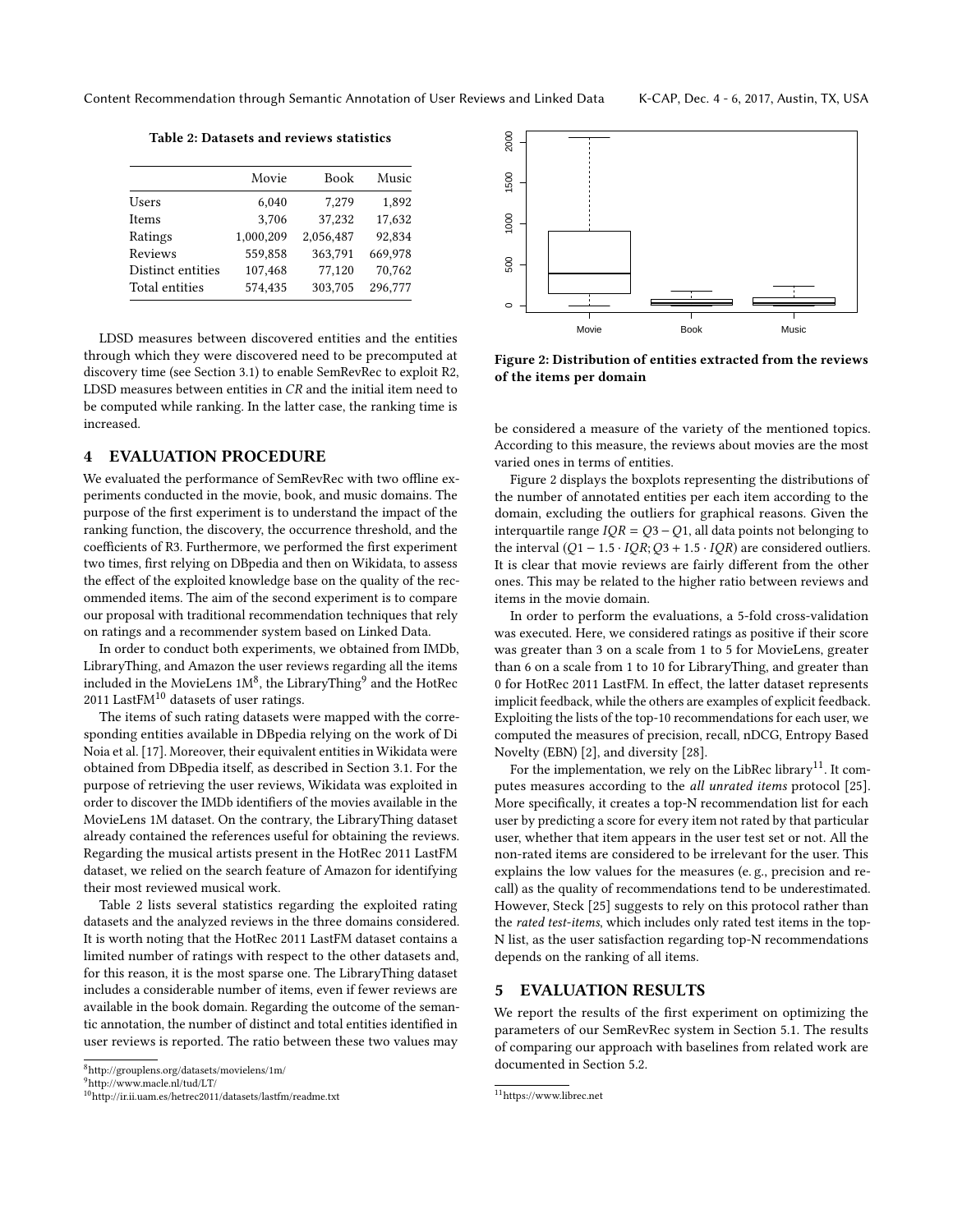Table 3: Configuration of SemRevRec

<span id="page-5-1"></span>

| Conf.          | Ranking        |       | Discovered Occurrence | η    | κ    |
|----------------|----------------|-------|-----------------------|------|------|
| C <sub>1</sub> | R1             | False | 0.05                  |      |      |
| C <sub>2</sub> | R1             | True  | 0.05                  |      |      |
| C <sub>3</sub> | R2             | False | 0.05                  |      |      |
| C <sub>4</sub> | R <sub>2</sub> | True  | 0.05                  |      |      |
| C <sub>5</sub> | R <sub>3</sub> | False | 0.05                  | 0.50 | 0.50 |
| C <sub>6</sub> | R <sub>3</sub> | True  | 0.05                  | 0.50 | 0.50 |
| C <sub>7</sub> | R3             | True  | 0.05                  | 0.75 | 0.25 |
| C8             | R3             | True  | 0.05                  | 0.25 | 0.75 |
|                |                |       |                       |      |      |

#### <span id="page-5-0"></span>5.1 Optimizing the SemRevRec Parameters

In this experiment, we evaluated the impact of the ranking function, the discovery, the occurrence threshold, and the coefficients of R3 on the performance of our algorithm. We executed SemRevRec in three domains with different ranking functions and with and without the discovery phase. We also varied the configuration parameters  $\eta$  and  $\kappa$  of the ranking function R3, in order to identify possible relationships between the occurrence and the LDSD measure. Moreover, we considered how the percentage of the minimum occurrence required for entities to be included in the candidate recommendation set impacts on the results. The main configurations tested are listed in Table [3.](#page-5-1)

Table [4,](#page-5-2) Table [5,](#page-5-3) and Table [6](#page-5-4) summarize the results obtained with the DBpedia knowledge base in the movie, book, and music domain, respectively. For all the measures but EBN, higher values mean better results, while the lower is EBN, the higher is the novelty. The best values and configurations are highlighted with a bold font.<sup>[12](#page-5-5)</sup> In order to decide if the difference between two measures was statistically significant, we relied on the Welch's t-test (or unequal variances  $t$ -test), which is an adaptation of the Student's  $t$ -test more reliable when the two samples have unequal variances and unequal sample sizes [\[22\]](#page-8-27). We considered  $p < 0.001$  because we applied the Bonferroni correction as we performed pairwise comparisons.

The obtained results suggest that the discovery of additional entities through Linked Data is useful for improving the precision of the recommended items. In fact, the best configurations in all the domains but music (C8 for movies, C2 for books) rely on it. In the music domain there is not a significant difference in the measures when relying on the discovery phase. This may be related to the fact that we considered reviews about musical works in order to recommend musical artists.

The best ranking function depends instead on the domain. For movies, R3 outperformed the other rankers (C8), while, for book and music recommendations, R1 accounts for the best results (C2), although in the music domain the values obtained with R1 and R2 were equivalent (C4). This suggests that a simpler ranker may be more effective on sparse data, and it could be better to rely on information from reviews than on Linked Data. Additionally, the coefficients  $\eta$  and  $\kappa$  of R3 may have a high impact on the results as shown by C6, C7, and C8 in Table [4,](#page-5-2) even if, in the music domain, the measures do not vary. In particular, C8 improves significantly the

<span id="page-5-2"></span>Table 4: Results with MovieLens and DBpedia

| Conf.          | Precis. | Recall | nDCG   | EBN    | Divers. |
|----------------|---------|--------|--------|--------|---------|
| C <sub>1</sub> | 0.0604  | 0.0399 | 0.0412 | 1.2804 | 0.2431  |
| C2             | 0.0529  | 0.0327 | 0.0343 | 1.2776 | 0.1629  |
| C <sub>3</sub> | 0.0604  | 0.0399 | 0.0412 | 1.2804 | 0.2431  |
| C <sub>4</sub> | 0.0276  | 0.0178 | 0.0197 | 0.7820 | 0.1716  |
| C <sub>5</sub> | 0.0683  | 0.0424 | 0.0491 | 1.0047 | 0.1795  |
| C <sub>6</sub> | 0.0460  | 0.0255 | 0.0320 | 0.9354 | 0.1794  |
| C7             | 0.0344  | 0.0191 | 0.0243 | 0.8248 | 0.1464  |
| C8             | 0.0711  | 0.0478 | 0.0524 | 1.0163 | 0.2114  |

<span id="page-5-3"></span>Table 5: Results with LibraryThing and DBpedia

| Conf.          | Precis. | Recall | nDCG   | EBN    | Divers. |
|----------------|---------|--------|--------|--------|---------|
| C <sub>1</sub> | 0.0396  | 0.0350 | 0.0341 | 0.4081 | 0.7701  |
| C <sub>2</sub> | 0.0506  | 0.0497 | 0.0465 | 0.2771 | 0.7780  |
| C <sub>3</sub> | 0.0396  | 0.0350 | 0.0341 | 0.4081 | 0.7701  |
| C <sub>4</sub> | 0.0357  | 0.0340 | 0.0353 | 0.1946 | 0.8919  |
| C <sub>5</sub> | 0.0462  | 0.0373 | 0.0462 | 0.2809 | 0.8663  |
| C <sub>6</sub> | 0.0356  | 0.0331 | 0.0366 | 0.2280 | 0.9039  |
| C7             | 0.0306  | 0.0269 | 0.0317 | 0.2444 | 0.8932  |
| C8             | 0.0421  | 0.0418 | 0.0429 | 0.2077 | 0.9118  |

Table 6: Results with LastFM and DBpedia

<span id="page-5-4"></span>

| Conf.          | Precis. | Recall | nDCG   | <b>EBN</b> | Divers. |
|----------------|---------|--------|--------|------------|---------|
| C <sub>1</sub> | 0.0495  | 0.0504 | 0.0486 | 0.7894     | 0.5654  |
| C <sub>2</sub> | 0.0504  | 0.0515 | 0.0473 | 0.6640     | 0.6021  |
| C <sub>3</sub> | 0.0495  | 0.0504 | 0.0486 | 0.7894     | 0.5654  |
| C <sub>4</sub> | 0.0504  | 0.0515 | 0.0473 | 0.6640     | 0.6022  |
| C <sub>5</sub> | 0.0363  | 0.0371 | 0.0378 | 0.2619     | 0.9238  |
| C <sub>6</sub> | 0.0360  | 0.0370 | 0.0378 | 0.2422     | 0.9325  |
| C <sub>7</sub> | 0.0361  | 0.0369 | 0.0378 | 0.2425     | 0.9325  |
| C <sub>8</sub> | 0.0360  | 0.0368 | 0.0378 | 0.2411     | 0.9329  |

precision and recall measures with respect to other configurations of R3 in the movie and book domains.

Figure [3](#page-6-2) illustrates the performance in terms of nDCG of the three ranking functions available in SemRevRec when the number of entities considered for the recommendation process varies. The occurrence represents the minimum number of times an entity needs to be annotated in the reviews of a certain item in order to be included in the candidate recommendation set. It is expressed as a percentage of the most annotated entity for an item. The plot is based on the results obtained in the movie domain with the Wikidata knowledge base, as this can be considered the most representative case. Unsurprisingly, all rankers tend to converge, as the number of entities available decreases. However, it is important to notice that the nDCG is monotonically decreasing. This fact happens in the majority of the domains with both knowledge bases and supports the hypothesis that the higher is the number of available entities, the better is the quality of the recommendations.

<span id="page-5-5"></span> $^{12}\rm{More}$  values are highlighted for the same measure if the differences among them are not statistically significant.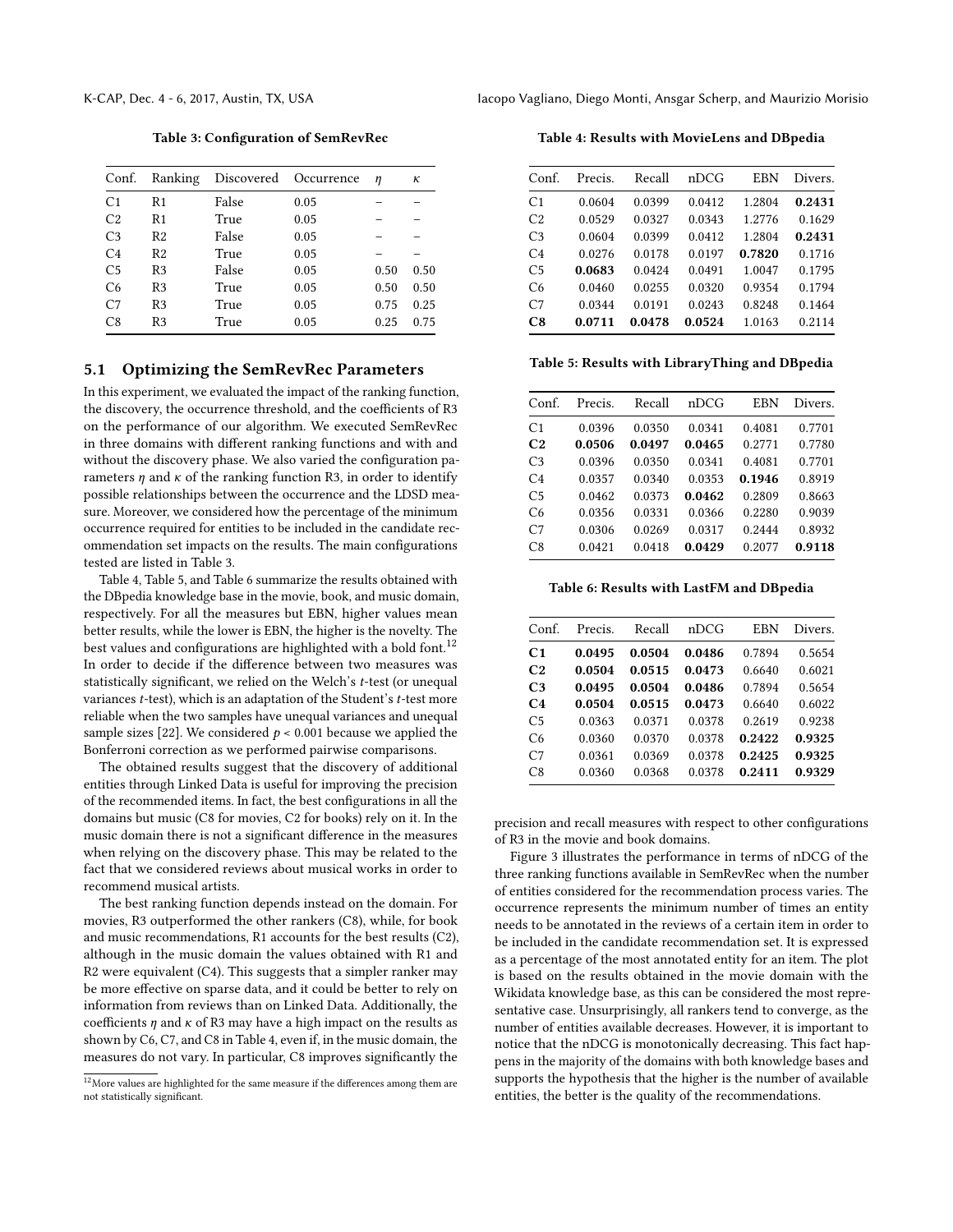<span id="page-6-2"></span>

Figure 3: nDCG with MovieLens and Wikidata

Figure [4](#page-7-0) compares the results obtained by the best configuration of our algorithm when using DBpedia and Wikidata for each domain. Although both knowledge bases are derived from Wikipedia, the results differ. In particular, Wikidata outperformed DBpedia in the vast majority of the considered measures. A possible reason may be that Wikidata provides higher data quality for the recommendation task, as it also contains knowledge manually encoded by human editors. At the instance level, this may be primary due to the interlinking of resources since we rely on the LDSD measure which exploit direct and indirect links. At the ontology level, the properties considered in the discovery may also have an high impact. We should investigate which features of a knowledge base are well suited for a Linked Data based recommender system, although they can also depend on the particular domain considered.

Table [7](#page-6-3) lists the results obtained with Wikidata. They vary significantly when the  $\eta$  and  $\kappa$  weights of the ranking function R3 are changed. Thus, we decided to include in this paper only the results related to the configurations C4, C6, C7, and C8, although we tested all the ones listed in Table [3.](#page-5-1) The complete evaluation is available on the Web.[13](#page-6-4) In general, Wikidata provides better results with respect to DBpedia and this behavior is consistent in all domains, but differences are more significant when movies are recommended.

### <span id="page-6-1"></span>5.2 Comparison with Baselines

We compared our technique to the Most Popular, Random Guess, Item KNN, and Bayesian Personalized Ranking (BPR) [\[21\]](#page-8-28) algorithms, as implemented in LibRec, and with SPrank [\[17\]](#page-8-19), a state-ofthe-art Linked Data-based recommender. We set the neighborhood size for Item KNN to 80, while we used 100 factors for BPR, as done by Musto et al. [\[16\]](#page-8-15). We configured SPrank to exploit LambdaMart as the ranking method and to follow in the DBpedia graph the same properties that we selected for our algorithm, as listed in Table [1.](#page-3-1)

Table 7: Results with Wikidata

<span id="page-6-3"></span>

| Conf.          | Domain | Precis. | Recall | nDCG   | <b>EBN</b> | Divers. |
|----------------|--------|---------|--------|--------|------------|---------|
| C <sub>4</sub> | Movie  | 0.0582  | 0.0368 | 0.0438 | 1.3626     | 0.1223  |
| C6             | Movie  | 0.0757  | 0.0487 | 0.0588 | 1.4284     | 0.1461  |
| C <sub>7</sub> | Movie  | 0.0728  | 0.0459 | 0.0552 | 1.4322     | 0.1423  |
| C8             | Movie  | 0.0857  | 0.0561 | 0.0686 | 1.4188     | 0.1513  |
| C <sub>4</sub> | Book   | 0.0392  | 0.0373 | 0.0379 | 0.2634     | 0.8455  |
| C6             | Book   | 0.0452  | 0.0443 | 0.0466 | 0.2621     | 0.8705  |
| C <sub>7</sub> | Book   | 0.0365  | 0.0334 | 0.0380 | 0.2809     | 0.8600  |
| C8             | Book   | 0.0530  | 0.0530 | 0.0536 | 0.2318     | 0.8846  |
| C4             | Music  | 0.0536  | 0.0549 | 0.0502 | 0.6319     | 0.6168  |
| C6             | Music  | 0.0384  | 0.0395 | 0.0375 | 0.3083     | 0.9314  |
| C <sub>7</sub> | Music  | 0.0390  | 0.0401 | 0.0380 | 0.3062     | 0.9327  |
| C8             | Music  | 0.0367  | 0.0377 | 0.0363 | 0.3178     | 0.9322  |

Table [8,](#page-7-1) Table [9,](#page-7-2) and Table [10](#page-7-3) list the results obtained in the movie, book, and music domain, respectively. The best values are highlighted with a bold font.[14](#page-6-5) For SemRevRec, we reported both the configuration with the best trade-off among the various measures and the best scores achieved for each measure in the experiment described in Section [5.1.](#page-5-0) In all the experimental trails, SemRevRec provided the best diversity and a better accuracy (both in rating prediction and ranking) than SPrank, while it improved in novelty with respect to traditional techniques. BPR accounted for the highest precision, recall, and nDCG. In general the diversity of algorithms is rather low for movies, while for music and books is above 0.6, apart for Item KNN.

The differences between SemRevRec and the other approaches are statistically significant according to the Welch's t-test with  $p < 0.001$ , except for SPrank, BRP, Most Popular, and Random Guess in the movie domain regarding the measure of diversity, SPrank in the book domain regarding the measures of precision and diversity, and Most Popular in the music domain regarding the measure of diversity.

#### <span id="page-6-0"></span>6 DISCUSSION

In general, the results obtained by our algorithm in the music and book domains are not as good as the ones reached with movie recommendations. This may be due to the characteristics of the reviews, as illustrated in Figure [2](#page-4-6) and previously discussed. The entities annotated for each item in these two domains are much less than the entities available in movie reviews. This fact should be further studied. Moreover, it would be interesting investigating the impact of the number of reviews available and their quality with respect to the recommendation process. For example, a meaningful album review mentions the author and similar albums or artists the user liked, while a review describing the package is not very useful in our scenario. In fact, we aim to suggest other artists to listen to, although packaging may impact on the decision of buying

<span id="page-6-4"></span> $\mathrm{^{13}https://doi.org/10.6084/m9.figshare.5074081}}$  $\mathrm{^{13}https://doi.org/10.6084/m9.figshare.5074081}}$  $\mathrm{^{13}https://doi.org/10.6084/m9.figshare.5074081}}$ 

<span id="page-6-5"></span> $^{14}\rm{More}$  values are highlighted for the same measure if the differences among them are not statistically significant. In the case of EBN and diversity, when Random Guess was the best, we also highlighted the second best because its precision, recall, and nDCG were close to zero. This means that the recommendations provided are completely unrelated and their novelty and diversity is not relevant.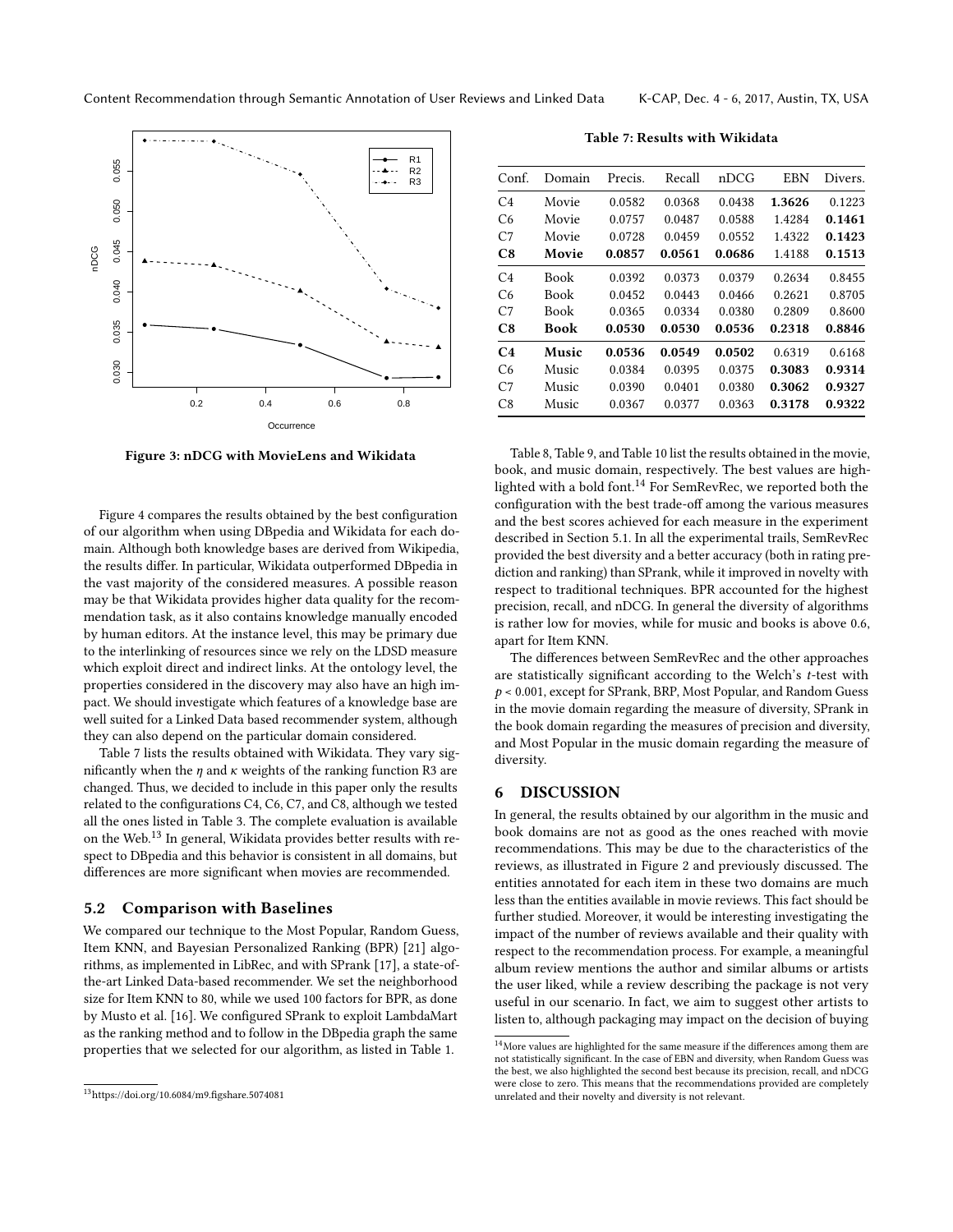K-CAP, Dec. 4 - 6, 2017, Austin, TX, USA Iacopo Vagliano, Diego Monti, Ansgar Scherp, and Maurizio Morisio

<span id="page-7-0"></span>

Figure 4: Comparison between DBpedia and Wikidata. Light grey represents DBpedia, dark grey Wikidata.

<span id="page-7-1"></span>Table 8: Comparison using the MovieLens dataset

| Algorithm                  | Precis.          | Recall           | nDCG             | EBN              | Divers.          |
|----------------------------|------------------|------------------|------------------|------------------|------------------|
| SemRevRec<br>- Best Scores | 0.0857<br>0.0857 | 0.0561<br>0.0561 | 0.0686<br>0.0686 | 1.4188<br>0.7820 | 0.1513<br>0.2431 |
| SPrank                     | 0.0445           | 0.0254           | 0.0280           | 0.8813           | 0.1612           |
| Item KNN                   | 0.1626           | 0.1105           | 0.1302           | 2.6846           | 0.0696           |
| <b>BPR</b>                 | 0.2347           | 0.1737           | 0.1930           | 1.8358           | 0.1769           |
| Popular                    | 0.1325           | 0.0840           | 0.0969           | 2.7439           | 0.1412           |
| Random                     | 0.0055           | 0.0028           | 0.0031           | 0.3018           | 0.1679           |

<span id="page-7-2"></span>Table 9: Comparison using the LibraryThing dataset

| Algorithm     | Precis. | Recall | nDCG   | EBN    | Divers. |
|---------------|---------|--------|--------|--------|---------|
| SemRevRec     | 0.0530  | 0.0530 | 0.0536 | 0.2318 | 0.8846  |
| - Best Scores | 0.0530  | 0.0530 | 0.0536 | 0.1946 | 0.9118  |
| SPrank        | 0.0379  | 0.0346 | 0.0337 | 0.1562 | 0.8037  |
| Item KNN      | 0.0620  | 0.0564 | 0.0662 | 1.4956 | 0.2259  |
| <b>BPR</b>    | 0.0862  | 0.0817 | 0.0895 | 0.6043 | 0.7177  |
| Popular       | 0.0423  | 0.0343 | 0.0447 | 1.6034 | 0.6483  |
| Random        | 0.0004  | 0.0002 | 0.0003 | 0.0382 | 0.9879  |

a physical copy of that album. Finally, the significant difference in the results obtained when exploiting Wikidata or DBpedia suggests that the impact of knowledge bases, notably the selection of types and properties exploited, on the performance should be further analyzed.

In this work, we relied on all the reviews available for the items present in the rating datasets used for the evaluation. However, only reviews about some items, i. e. the ones with the average rating higher than a threshold, or only some reviews for each item, i. e. only the ones which are rated positively, could be considered during the semantic annotation phase. Nevertheless, lower performance on music artists and books was expected because the available ratings were more sparse than the ones regarding movies. This holds for all the algorithms and explains the general difference of scores in these domains (overall lower than for movies).

<span id="page-7-3"></span>Table 10: Comparison using the LastFM dataset

| Algorithm     | Precis. | Recall | nDCG   | EBN    | Divers. |
|---------------|---------|--------|--------|--------|---------|
| SemRevRec     | 0.0536  | 0.0549 | 0.0502 | 0.6319 | 0.6168  |
| - Best Scores | 0.0536  | 0.0549 | 0.0502 | 0.2411 | 0.9329  |
| SPrank        | 0.0156  | 0.0158 | 0.0176 | 0.1834 | 0.9077  |
| Item KNN      | 0.1392  | 0.1428 | 0.1720 | 1.6023 | 0.4730  |
| <b>BPR</b>    | 0.1545  | 0.1583 | 0.1808 | 0.9404 | 0.6547  |
| Popular       | 0.0686  | 0.0703 | 0.0791 | 2.0360 | 0.6519  |
| Random        | 0.0005  | 0.0005 | 0.0004 | 0.0442 | 0.9946  |

SemRevRec showed the best diversity in all the domains. Notably, in the sparse dataset of books, it achieved precision, recall, and nDCG comparable to Item KNN with a much higher diversity, although both are content based methods. However, collaborative filtering techniques are know to suffer less of the overspecilization problem and provide better rating prediction and ranking than content based ones as SemRevRec. For this reason, although collaborative filtering is very popular, we decided to include in the baseline only one technique among many, i. e. BPR, which is one of the newest and most promising. Nevertheless, it showed a lower diversity than our algorithm. Not surprinsigly, it also accounted for the best rating prediction and ranking.

Our approach also provided a higher novelty than traditional techniques and a better rating prediction and ranking than SPrank. In the movie domain, SemRevRec accounted for the best novelty, while with music and books for the second best, with results close to SPrank. Additionally, when optimized for this measure, SemRevRec had similar (for books) or higher (for music) rating prediction and ranking than SPrank. On the contrary, when the former is optimized for rating prediction and ranking, it could be preferred to the latter to increase the novelty of recommendations, but also limiting the loss in rating prediction and ranking. Additionally, SemRevRec was evaluated considering the recommendations generated for all the previous movies a user liked since its generation approach is rather naive and takes into account only an initial item. Combining it with a machine learning technique could significantly improve its performance, but further experiments are required to prove this.